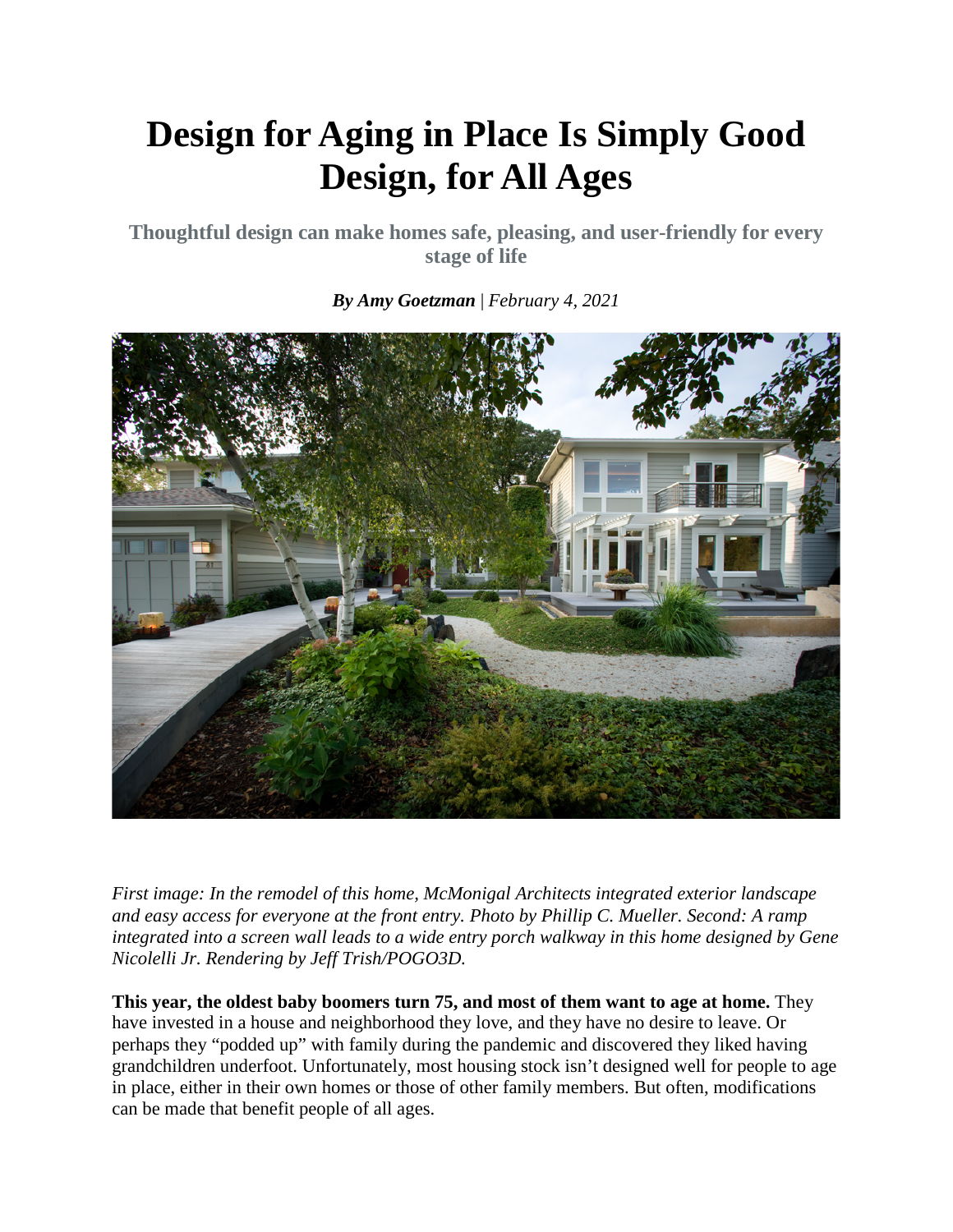## **Invisible Design**

"In 2005, I started reading about aging in place, and I realized that after all these years of designing homes, I'd been doing it wrong," says [Gene Nicolelli Jr.,](https://www.ageinplacehome.com/) AIA, a Twin Cities residential architect and Certified Aging-in-Place Specialist. He looked at the demographics and the prevailing housing design trends and saw a big disconnect. "I wanted to design homes that people wouldn't have to remodel or leave when they faced a health crisis or became older." He also wanted to design homes that didn't feel institutional. Universal design, a concept that emphasizes equity and flexibility across a diverse range of users, gave him the tools to create living spaces designed for aging in place without sacrificing aesthetic appeal.

"Universal design is a set of subtle, invisible design considerations that make a space work better for older people, people with disabilities, young children and parents—anybody can benefit from it," says Nicolelli. "You don't know it's there. The house adapts to the inhabitants and their needs. Aging in place is the objective; universal design makes it possible."

A graded walkway instead of stairs makes a home's entry accessible for a stroller, walker, or wheelchair. A main-floor bedroom can serve as an office—until stairs become a challenge for the owners. Rollout drawers in the kitchen and handrails on both sides of a stairwell are helpful for everyone, but for people with strength and stability issues, they make all the difference. The bathroom is one of the most dangerous places in a home for unsteady or older people, and a curbless shower is a safer design choice. Add grab bars? Even better.

It's all subtle but effective. The trick is getting people to plan ahead.

## **Preparing for Tomorrow Today**

Younger clients are understandably resistant to including aging-in-place design features in their new build or remodel. "They don't think they will ever need it," says [Susanne Stadler,](https://athomewithgrowingold.com/) a leading national voice on age-friendly design (another term for the concept). Or worse, they think it's ugly. "Too much design meant to help older people lacks aesthetic appeal," Stadler adds.

Instead of designing a home that can adapt to changing needs, people tend to make age-friendly changes only after there is a crisis, says Stadler. "In crisis mode, you don't care about how something looks. You just want a fix," she says. "If people were planning ahead, they would choose something that is pleasing and functional, and well designed."

**"Universal design is a set of subtle, invisible design considerations that make a space work better for older people, people with disabilities, young children and parents—anybody can benefit from it."**